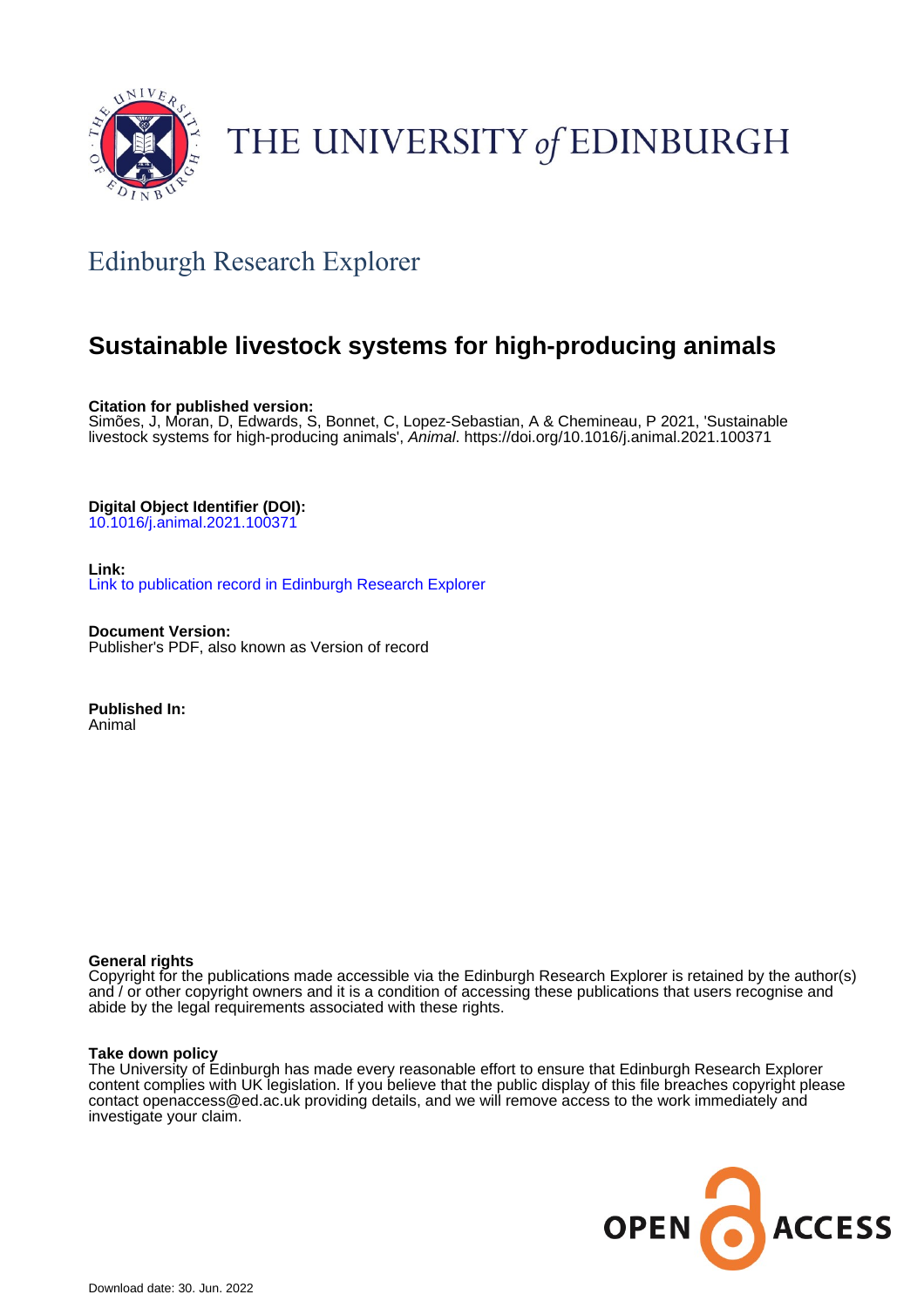## **ARTICLE IN PRESS**

#### [Animal xxx \(xxxx\) xxx](https://doi.org/10.1016/j.animal.2021.100371)



Contents lists available at [ScienceDirect](http://www.sciencedirect.com/science/journal/17517311)

## Animal



## The international journal of animal biosciences

## Editorial: Sustainable livestock systems for high producing animals

J. Simões <sup>a,</sup>\*, D. Moran <sup>b</sup>, S. Edwards <sup>c</sup>, C. Bonnet <sup>d</sup>, A. Lopez-Sebastian <sup>e</sup>, P. Chemineau <sup>f.g</sup>

a Departamento de Ciências Veterinárias, Universidade de Trás-os-Montes e Alto Douro, Quinta de Prados, 5000-801 Vila Real, Portugal

<sup>b</sup> Global Academy of Agriculture and Food Security, The Royal (Dick) School of Veterinary Studies and The Roslin Institute, The University of Edinburgh, Easter Bush Campus, Midlothian EH25 9RG, United Kingdom

 $c$  Newcastle Univ, School of Natural & Environmental Sciences, Newcastle Upon Tyne NE1 7RU, UK

<sup>d</sup> Toulouse School of Economics, INRAE, University of Toulouse I Capitole, 1 place de l'Université, 31080 Toulouse Cedex 6, France

e Spanish Natl Inst Agr & Food Res & Technol INIA, Dept Anim Reprod, Madrid 28040, Spain

f UMR Physiologie de la Reproduction et des Comportements, INRAE, CNRS, IFCE, Université de Tours, 37380 Nouzilly, France

<sup>g</sup>World Association of Animal Production (WAAP), Via Tomassetti, 3, 00161 Roma, Italy

For an expected global population of 9.7 billion by 2050 [\(United](#page-3-0) [Nations, 2019](#page-3-0)), major constraints and challenges to our ability to satisfy the food demand for animal proteins can be identified. The geographic heterogeneity in animal production, as well as in populations, are well documented in the literature. At the present time, according to the FAO Global Livestock Environmental Assessment Model (GLEAM 2.0 and GLEAM-i; See [http://www.fao.org/](http://www.fao.org/gleam/resources/en/) [gleam/resources/en/](http://www.fao.org/gleam/resources/en/)), the East, South and Southeast Asia regions produce a high amount of animal proteins, similar to that produced by the Americas plus Europe together (approx. 29 and 33 million tonnes, respectively), while all other parts of the world produce approx. 13 million tonnes.

Protein production from animals is supported by different livestock systems, which all have significant environmental impacts, e.g., greenhouse gas emissions from animals and manures, air and water pollutants and a high energy demand for food and feed production. This constitutes a major problem in the context of emerging planetary boundaries and sustainability thresholds, and it is necessary to think about how to reduce these impacts within the intensive and semi-extensive systems that will likely remain a strong basis for future production.

Existing systems have been progressively developed from the second half of the last century, mainly in Europe and North America, where the protein production now exceeds human demand. They have been able to dramatically increase productivity in these regions, providing food security and safety at a relatively low economic cost and with reasonable ''quality" (organoleptic traits and nutritional content). This food abundance, allied to socioeconomic development of human populations and threats of adverse global climate change, has progressively raised consciousness related to the animal welfare and environmental impact of animal production. Currently, these aspects influence the governmental policies of the different countries in seeking to find feasible solutions at national and global levels, while ensuring feed availability to populations.

The environmental impacts can be mitigated by controlled changes in these production systems: intensification of specialised lines of animals maintained under well-controlled conditions are among the future solutions. Genetic selection of animals for improved production and disease resistance using genomics tools, larger farms, improved feed efficiency, husbandry and disease management in confined areas are also among the tools for these intensive and semi-intensive systems of production. Animal welfare has also become important as a requisite constraint in these systems, not only to maximise animal health status, but also to satisfy consumer and societal demand for an ethical approach to livestock production. However, meeting environmental, welfare and productive objectives will require a holistic approach to system optimisation across a number of simultaneous constraints.

This special issue seeks to identify and describe the scientific and technical approaches that may contribute to reduce the footprint of intensive and semi-intensive livestock systems of production in the high producing species (mainly for meat, milk and eggs), as well as the challenges and trends over the next 2–3 decades.

Sustainably producing animal-sourced foods to supply sufficient protein to meet the requirements of a healthy diet of a growing global population, while respecting planet boundaries, is a challenge. [Henchion et al. \(2021\)](#page-3-0) highlight the importance of having regional-specific strategies to ensure sustainable livestock production and consumption, with a requirement to consider the impact of actions in one region on others. Clearly, the challenge is not merely one for science and technology, but also one based on a wider conceptualisation of the food system and its diverse stakeholders.

Global agro-food trade is currently dominated by regional blocks, with the European Union (EU), the United States, Oceania and Brazil the top five exporters, and China and Japan the two largest importers. As noted by several papers in this collection, the health, animal welfare and environmental impacts of meat production and consumption are coming into sharper focus as market sustainability challenges [\(Chatellier, 2021](#page-3-0)).

In some regions, like the EU, animal production is highly regulated, whereas their consumption is unregulated. Many of the

## <https://doi.org/10.1016/j.animal.2021.100371>

E-mail address: [jsimoes@utad.pt](mailto:jsimoes@utad.pt) (J. Simões).

⇑ Corresponding author.

1751-7311/© 2021 The Authors. Published by Elsevier B.V. on behalf of The Animal Consortium. This is an open access article under the CC BY license ([http://creativecommons.org/licenses/by/4.0/\)](http://creativecommons.org/licenses/by/4.0/).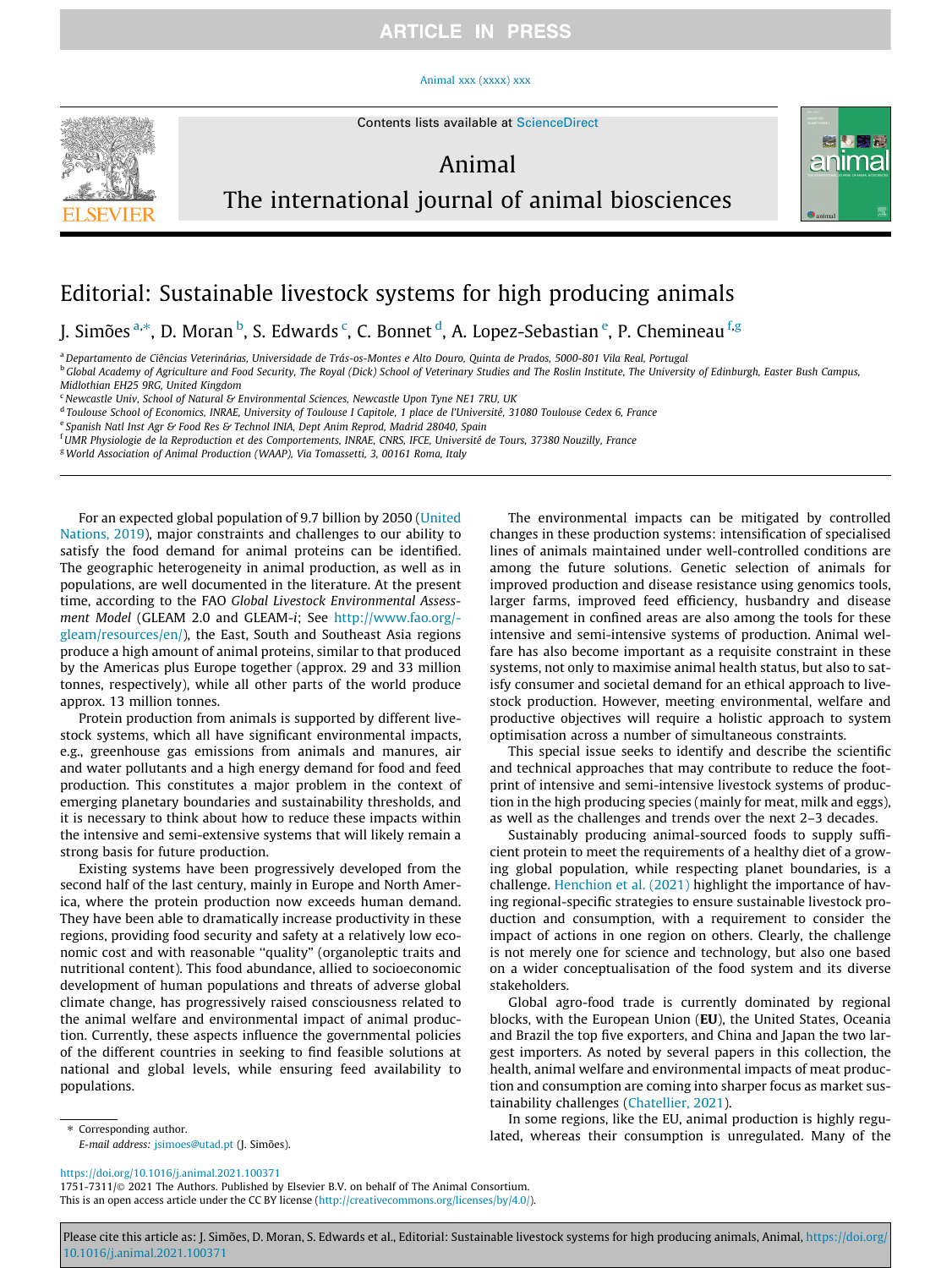#### J. Simões, D. Moran, S. Edwards et al. Animal xxx (xxxx) xxx

negative and positive effects are public goods and, thus, there is legitimacy and scope for public policies to reduce the damage and increase the benefits of animal production and consumption ([Guyomard et al., 2021\)](#page-3-0). In fact, consumer demand and wider public preferences for public goods and for controlling environmental externalities are becoming more influential in animal production decisions [\(Moran and Blair, 2021](#page-3-0)). Consumers progressively choose protein-based foods which also incorporate intangible assets such as the impact of production systems on animal health and welfare, human health, environmental impact, and many others.

Actions to promote sustainability include (1) more research and use of remote sensing technology associated with artificial intelligence as collaborative economic, including international trade, and ecological tools to manage greenhouse gas emissions from livestock [\(Gilla et al., 2021\)](#page-3-0); (2) nutrient (e.g., nitrogen, phosphorus) conservation and recycling in agricultural systems as a primary key to sustainable semi-intensive and intensive livestock production, e.g., fertiliser recycling from waste streams, precision agriculture technology, and the integration of cropping, multi-trophic and integrated animal production systems with agroecology and industrial ecology ([Kronberg et al., 2021](#page-3-0)); (3) reducing stress in animals to improve welfare, health and productive performance [\(Orihuela,](#page-3-0) [2021\)](#page-3-0); (4) improving individual, herd and production system resilience to infectious diseases, e.g., vaccination in addition to biosecurity measures and selective breeding for animal robustness to infection ([Doeschl-Wilson et al., 2021](#page-3-0)).

For poultry production, [Maharjan et al. \(2021\)](#page-3-0) consider the metabolic challenges and potential management solutions posed by the progressively more feed efficient and fast-growing broilers due to genetic selection. Dietary nutrient intervention strategies regarding metabolic health and market demands, mainly focusing on amino acids and energy, need to be adapted to the broiler production cycle. Free-range farming, sexing of eggs to avoid killing of male chicks, and extending lay to produce more than 500 eggs in the laying hen's lifetime are strategies to enhance bird welfare and health, while development of dual-purpose poultry strains for specific markets may also be promoted in the coming years ([Gautron et al., 2021](#page-3-0)).

Beef production systems should target appropriate genotypes and high productivity relative to maintenance, both for the breeding herd and for growing and finishing cattle. This maximises income and limits input costs, particularly feed costs. Digital and other technologies that enable rapid capture and use of environmental and cattle performance data, even within extensive systems, should enhance beef industry productivity, efficiency, animal welfare and sustainability ([Greenwood, 2021\)](#page-3-0). Moreover, [Pethick et al. \(2021\)](#page-3-0) propose improvement of the sensory, health attributes and yield of beef and lamb meats. To maximise value across the supply chain, accurate carcass grading systems for yield and eating quality can be used to target consumers' needs at given price points, and then to tailor appropriate production and genetic strategies. Also, there is an increased use of cross-breeding and even of traditional dual-purpose breeds that deliver higher milk solid concentrations and carcasses more appropriate for beef production.

The dairy cattle industry has more than doubled milk production over the past five decades. Less than 20% of the world's dairy cows now produce about half of the world's milk. However, it is now clear that the genetic progress in this characteristic tends to reach its limits and needs to be re-focused towards the development of a robust and long-term sustainable dairy industry that maximises animal welfare and productive efficiency, while minimising its environmental footprint. Three main clusters, i.e., improving crop production, water and manure management, were identified to reduce this environmental footprint for future years, and at global level [\(Britt et al., 2021](#page-3-0)). Furthermore, management

and dietary solutions to reduce enteric methane (CH4) emissions are extensively researched as ruminants contribute substantially to global anthropogenic greenhouse gases. [De Haas et al. \(2021\)](#page-3-0) show that CH4 production is heritable and correlated in a desirable way to milk lactose, protein and fat, as well as DM intake. Simulations show that breeding could make a valuable contribution to the mitigation strategies that could be applied to achieve the EU goals for 2050 [\(Brito et al. 2021\)](#page-3-0).

As in other species, nutrition, reproduction and health management are the three pillars of flock efficiency, production and sustainability of the intensification of production in sheep and goats ([Simões et al. 2021](#page-3-0)). Nutrition is the major cost for flocks and strongly interacts with the other two pillars, while seasonality of reproduction remains as a strong constraint for a regular production over the year. Developing new feeds and feeding strategies to improve nutrient capture by ruminant livestock is one of the most relevant challenges in the coming years. Engineering and technical innovations to improve forage digestibility, preservation and adaptation of crops to new climatic conditions, and new protein feed sources (e.g., insects), are being refined to achieve the aforementioned purpose [\(Moorby and Fraser 2021\)](#page-3-0).

The fourth agricultural revolution of digital technologies has started, where sustainable food production is supported by collection of data useful for farm and supply chain improvement, along with automation and compliance. Responsible Animal Agriculture 4.0 (and, also, 5.0) innovation requires public–private collaboration of innovation system stakeholders to enable development of transition pathways from a systems' perspective. The use of responsible innovation processes to support critical reflection on technological trajectories and related innovation system consequences, both desirable and undesirable, should also be built into future strategies ([Eastwood et al., 2021\)](#page-3-0).

Worldwide food access and food safety is ensured by semiintensive and intensive livestock production systems, even though extensive livestock can also play an important socioeconomic and environmental role for humanity. This special issue offers a collection of current knowledge from specialist and experimental scientists linked to livestock production and bringing a multidisciplinary approach to mitigate adverse impacts on animal welfare and the environment. Numerous threats, challenges and solutions are identified in the 18 reviews. We hope that together these contribute to a reflective scientific collection of new ideas to promote sustainable animal proteins in the coming years.

The primary production sector is only one piece in the whole jigsaw of global sustainability. However, its attempts to promote efficient production, to manage the land and water resources, avoiding desertification, to fine-tune production to demand and to promote a responsible global trade are all important in contributing to human welfare. Changes in recent times have seen the newest generations in developed countries living in relative peace and economic abundance, while rural populations have become increasingly more urban. With a growing disconnection between livestock producers and consumers, the perception of animal production of the newest generations can be strongly influenced by (social) media which can often promote images of animal humanisation and animal exploitation. As scientists and animal production professionals, we need to research and support the best practices to ensure a secure supply of nutritious food for all people, using humane and environmentally responsible methods.

### Ethics approval

Not applicable.